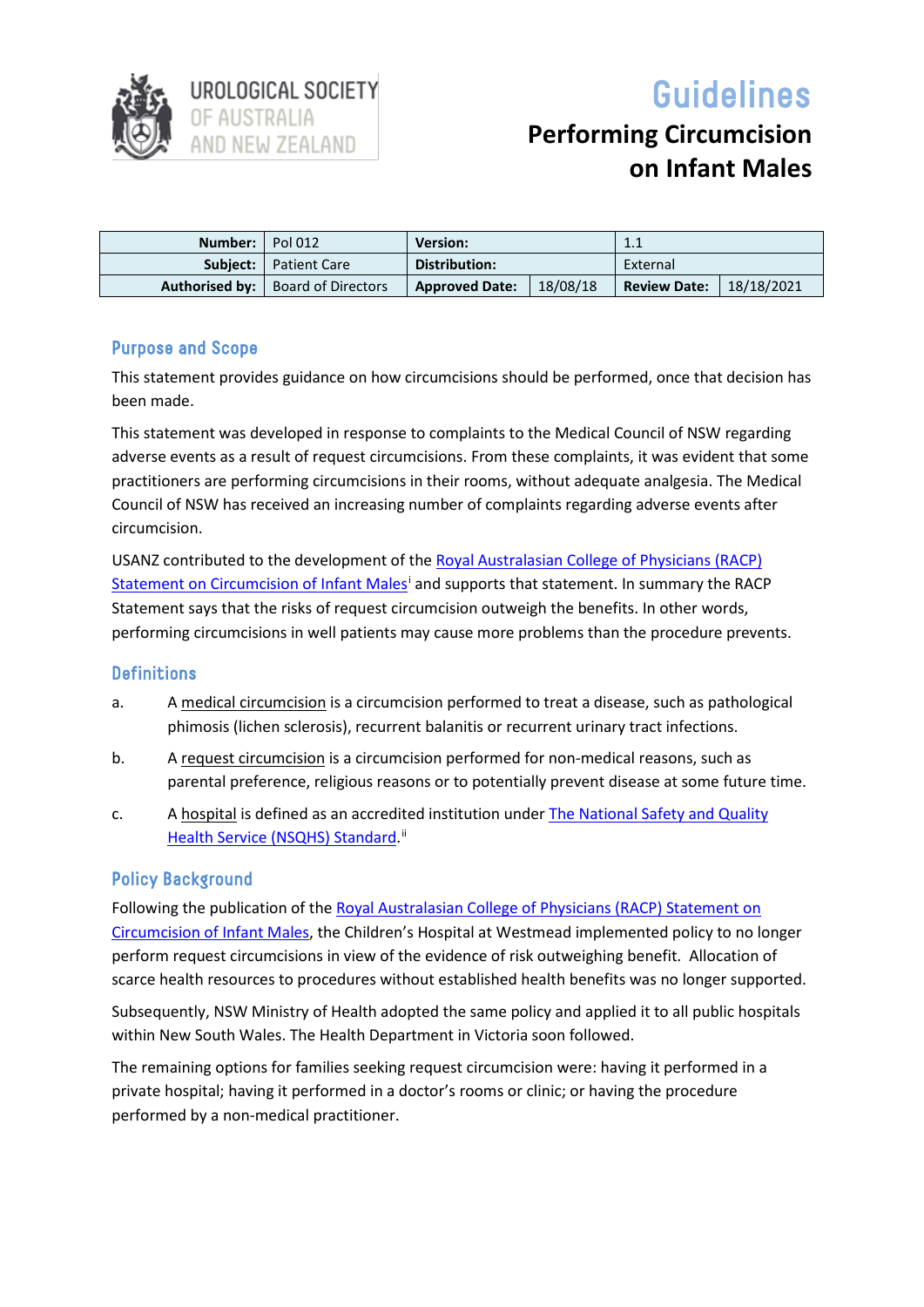# Quality and Safety considerations

There are three important aspects to quality surgical care. The first is that the procedure needs to have evidence to support its effectiveness. The second is that it needs to be safe. Lastly the procedure needs to be undertaken with minimal discomfort.

With these aspects in mind, USANZ recommends that following criteria be considered minimum standard of practice for request circumcision. These represent consensus of expert opinion level of evidence 4<sup>[iii](#page-2-2)</sup>.

- a. The consent process must include information to parents/guardians that the risks of request circumcision exceed the benefits and thus it is not recommended and not performed in public hospitals. In addition, parents/guardians must be informed that legally, they may only consent to medical procedures on their child that have a proven medical benefit. Since the medical benefit for request circumcision is disputed, this is currently a grey area in law.
- b. Adequate analgesia should be provided during circumcision. Under six months of age, local anaesthetic may be appropriate. Over six months of age, either general anaesthetic or spinal anaesthetic is recommended.
- c. Over six months of age, circumcision should be undertaken in a hospital setting to allow the safe administration of general or spinal anaesthetic.
- d. The practitioner undertaking the circumcision must have adequate training in performing circumcision and be able to produce documentation to that effect.
- e. The practitioner undertaking the circumcision must be available to evaluate and manage the acute complications of the procedure, such as pain and bleeding. Alternatively, they must have formally organised for another practitioner or health service to cover this role.
- f. The practitioner undertaking the circumcision must see their patients post operatively and document the outcome of the procedure. They must audit the results of the circumcisions they have undertaken from time to time.
- g. USANZ strongly recommends against circumcision being undertaken by non-medical practitioners.

# Roles and responsibilities

- The USANZ Board of Directors is the approval authority for Position Statements and other Policies that relate to patient care.
- The Paediatric/Reconstructive Speciality Advisory Group (SAG) is responsible for the development and review of position statements and policies that relate to paediatric and/or reconstructive medical matters, and for making recommendations to the Board of Directors. The SAG may initiative the development of a position statement or policy where they identify a need.

#### Superseded documents

• None